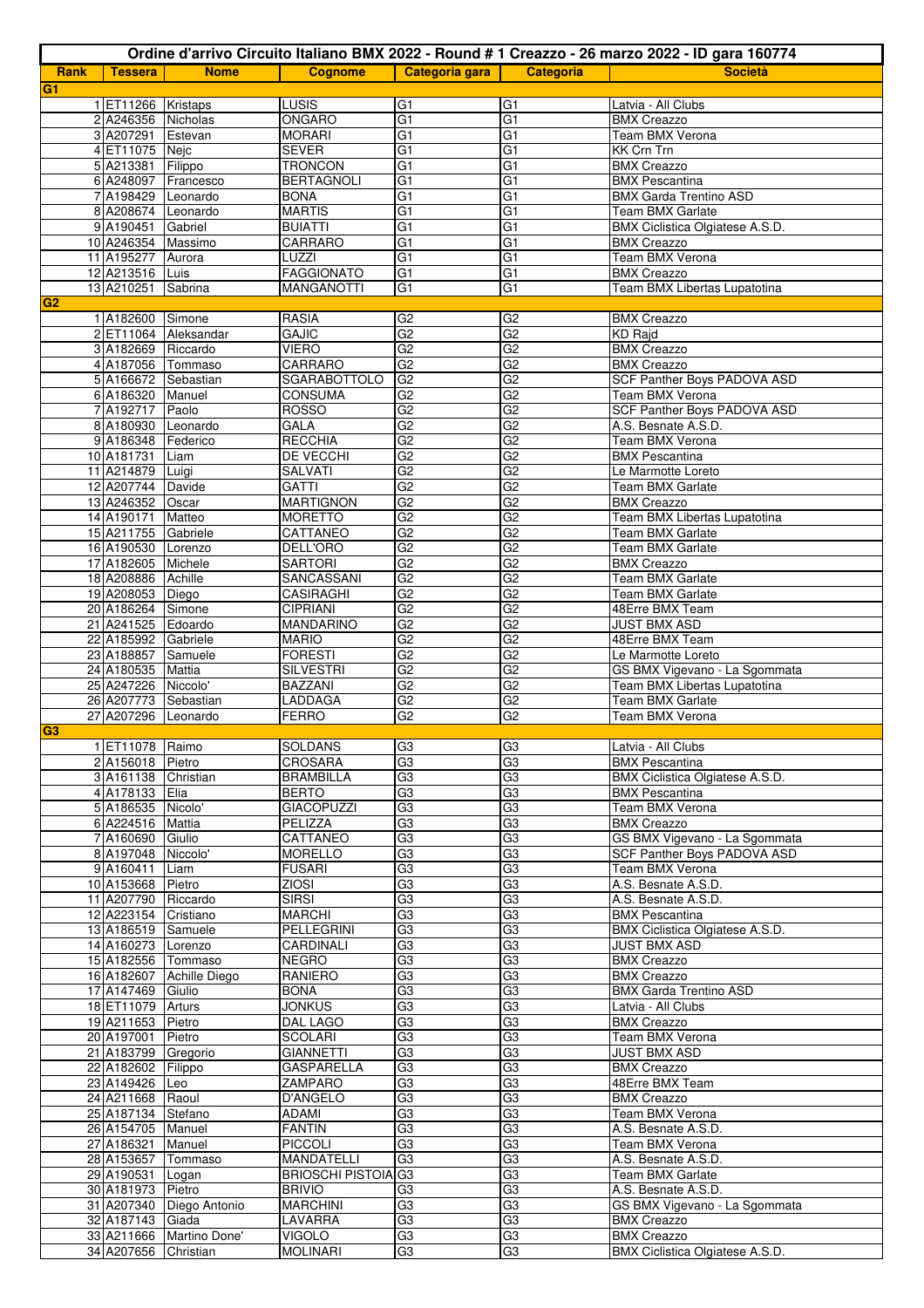|                    | 35 A187030 Mattia                        |                              | <b>SANTIN</b>                        | G <sub>3</sub>                                     | G <sub>3</sub>                                             | <b>BMX Creazzo</b>                                                  |
|--------------------|------------------------------------------|------------------------------|--------------------------------------|----------------------------------------------------|------------------------------------------------------------|---------------------------------------------------------------------|
|                    | 36 A186347 Leonardo                      |                              | LUZZI                                | G <sub>3</sub>                                     | G3                                                         | Team BMX Verona                                                     |
|                    | 37 A226454 Filippo                       |                              | <b>TESTA</b>                         | G3                                                 | G3                                                         | <b>SCF Panther Boys PADOVA ASD</b>                                  |
|                    | 38 A160691 Marco                         |                              | CATTANEO                             | G3                                                 | G3                                                         | GS BMX Vigevano - La Sgommata                                       |
|                    | 39 A185990 Luigi                         |                              | <b>BIASON</b>                        | G3                                                 | G3                                                         | 48Erre BMX Team                                                     |
|                    | 41 A166649 Enrico                        | 40 A184282 Liam Francesco    | CALO'<br><b>PERIN</b>                | G3<br>G3                                           | G3<br>G3                                                   | <b>BMX Garda Trentino ASD</b><br><b>SCF Panther Boys PADOVA ASD</b> |
|                    |                                          | 42 A210273 Alessandro        | <b>ORTOLANI</b>                      | G3                                                 | G <sub>3</sub>                                             | <b>JUST BMX ASD</b>                                                 |
|                    | 43 A242792 Elia                          |                              | <b>MAZZUCATO</b>                     | G3                                                 | G3                                                         | SCF Panther Boys PADOVA ASD                                         |
|                    | 44 A187032 Leone                         |                              | LAVEZZI                              | G <sub>3</sub>                                     | G <sub>3</sub>                                             | <b>BMX Creazzo</b>                                                  |
| G4                 |                                          |                              |                                      |                                                    |                                                            |                                                                     |
|                    | 1 ET11082 Aleksis                        |                              | LANSO                                | G4                                                 | G4                                                         | Latvia - All Clubs                                                  |
|                    | 2 ET11081                                | Aris                         | KOŠKO                                | G4                                                 | G4                                                         | Latvia - All Clubs                                                  |
|                    | 3 A224694 Giorgio                        |                              | <b>BOSCHINI</b>                      | G4                                                 | G4                                                         | SCF Panther Boys PADOVA ASD                                         |
|                    | 4 A160689 Leonardo                       |                              | <b>NESI</b>                          | G4                                                 | G4                                                         | Team BMX Verona                                                     |
|                    | 5 ET11083 Evelina                        |                              | LIKUMA                               | G4                                                 | G4                                                         | Latvia - All Clubs                                                  |
|                    | 6 A182611                                | Giulio                       | <b>TRONCON</b>                       | G4                                                 | G4                                                         | <b>BMX Creazzo</b>                                                  |
|                    | 7 ET11080 Uvis                           |                              | <b>PILIENS</b>                       | G4                                                 | G4                                                         | Latvia - All Clubs                                                  |
|                    | 8 A161695 Nicolas                        |                              | <b>MANGANOTTI</b>                    | G4                                                 | G4                                                         | Team BMX Libertas Lupatotina                                        |
|                    | 9 A130234 Nicolo                         |                              | <b>GIGLIOTTI</b>                     | G4                                                 | G4                                                         | BMX Ciclistica Olgiatese A.S.D.                                     |
|                    | 10 A146525 Federico                      |                              | <b>MONTESEL</b>                      | G4                                                 | G4                                                         | 48Erre BMX Team                                                     |
|                    |                                          | 11 A160848 Lorenzo Francesco | PREZIO                               | G4                                                 | G4                                                         | <b>BMX Creazzo</b>                                                  |
|                    | 12 ET11065 Maj                           |                              | <b>NANUT</b>                         | G4                                                 | G4                                                         | <b>KD</b> Rajd                                                      |
|                    | 13 A187306 Leonardo                      |                              | <b>GALASSI</b>                       | G4                                                 | G4                                                         | BMX Ciclistica Olgiatese A.S.D.                                     |
|                    | 14 A130005 Andrea                        |                              | <b>PUSHI</b>                         | G4                                                 | G4                                                         | ASD After Skull - ROGUE RACING                                      |
|                    | 15 A180828 Cesare                        |                              | <b>TAVERNINI</b>                     | G4                                                 | G4                                                         | <b>BMX Garda Trentino ASD</b>                                       |
|                    | 16 A160856 Tommaso                       |                              | <b>GALASSI</b>                       | G4<br>G4                                           | G4<br>G4                                                   | <b>BMX Creazzo</b><br><b>BMX Creazzo</b>                            |
|                    | 17 A187042 Leonardo<br>18 A187340 Marco  |                              | <b>ZORDAN</b><br><b>MENEGHINI</b>    | G4                                                 | G4                                                         | A.S. Besnate A.S.D.                                                 |
|                    | 19 A210187 Marco                         |                              | <b>CLERISSI</b>                      | G4                                                 | G4                                                         | <b>JUST BMX ASD</b>                                                 |
|                    | 20 A241217 Lorenzo                       |                              | <b>GUOLO</b>                         | G4                                                 | G4                                                         | SCF Panther Boys PADOVA ASD                                         |
|                    | 21 A151560 Alessio                       |                              | <b>CIAGHI</b>                        | G4                                                 | G4                                                         | <b>BMX Garda Trentino ASD</b>                                       |
|                    | 22 A212723 Federico                      |                              | <b>ZORZA</b>                         | G4                                                 | G4                                                         | Caravaggio Offroad                                                  |
|                    | 23 A136037 Riccardo                      |                              | <b>GIARETTA</b>                      | G4                                                 | G4                                                         | Team BMX Libertas Lupatotina                                        |
|                    | 24 A187051 Giovanni                      |                              | <b>MONTERISI</b>                     | G4                                                 | G4                                                         | <b>BMX Creazzo</b>                                                  |
|                    | 25 A182609 Lorenzo                       |                              | MENEGUZZO                            | G4                                                 | G <sub>4</sub>                                             | <b>BMX Creazzo</b>                                                  |
|                    | 26 ET11072 Jaka                          |                              | <b>SEVER</b>                         | G4                                                 | G4                                                         | KK Crn Trn                                                          |
|                    |                                          | 27 A164452 Sebastiano        | CANZIANI                             | G4                                                 | G4                                                         | <b>Team BMX Garlate</b>                                             |
|                    | 28 A181425 Pietro                        |                              | <b>BONIZZI</b>                       | G4                                                 | G4                                                         | Caravaggio Offroad                                                  |
|                    | 29 A183477 Giorgio                       |                              | RAVAZZANI                            | G4                                                 | G4                                                         | BMX Ciclistica Olgiatese A.S.D.                                     |
|                    | 30 A151562 Leonardo                      |                              | <b>DUSATTI</b>                       | G4                                                 | G4                                                         | <b>BMX Garda Trentino ASD</b>                                       |
|                    | 31 A160751 Mathias                       |                              | <b>BOGO</b>                          | G4                                                 | G4                                                         | 48Erre BMX Team                                                     |
|                    | 32 A207292 Pablo                         |                              | <b>MORARI</b>                        | G4                                                 | G4                                                         | Team BMX Verona                                                     |
|                    | 33 A130661 Sven                          |                              | <b>ROIATTI</b>                       | G4                                                 | G4                                                         | 48Erre BMX Team                                                     |
|                    | 34 A160862 Nicolo'                       |                              | LAVARRA                              | G4                                                 | G4                                                         | <b>BMX Creazzo</b>                                                  |
|                    | 35 A179626 Enea                          |                              | <b>SATTOLO</b>                       | G <sub>4</sub><br>G4                               | G <sub>4</sub><br>G4                                       | 48Erre BMX Team<br><b>BMX Pescantina</b>                            |
|                    | 36 A223066 Riccardo<br>37 A187137 Simone |                              | <b>LIPPOLIS</b><br><b>MELCHIOTTI</b> | G4                                                 | G4                                                         | Team BMX Verona                                                     |
|                    | 38 A173168 Ettore                        |                              | <b>BELLONI</b>                       | G4                                                 | G4                                                         | Team BMX Verona                                                     |
|                    | 39 A214868 Paolo                         |                              | <b>STOLFI</b>                        | G4                                                 | G4                                                         | Le Marmotte Loreto                                                  |
|                    |                                          | 40 A164448 Francesco         | CASLINI                              | G4                                                 | G4                                                         | <b>Team BMX Garlate</b>                                             |
|                    | 41 A147462 Sebastian                     |                              | <b>MENOTTI</b>                       | G4                                                 | G4                                                         | <b>BMX Garda Trentino ASD</b>                                       |
|                    | 42 A207654 Andrea                        |                              | <b>MACERA</b>                        | G4                                                 | G4                                                         | BMX Ciclistica Olgiatese A.S.D.                                     |
|                    |                                          | 43 A190525 Alessandro        | BRINI                                | G4                                                 | G4                                                         | Team BMX Garlate                                                    |
|                    | 44 A181901 Kevin                         |                              | <b>GIULIVI</b>                       | G4                                                 | G4                                                         | Caravaggio Offroad                                                  |
|                    | 45 A245881                               | Tommaso                      | <b>BIANCOVISO</b>                    | G4                                                 | G4                                                         | <b>BMX Creazzo</b>                                                  |
|                    | 46 A185980 Filippo                       |                              | <b>TURRI</b>                         | G4                                                 | G4                                                         | Team BMX Verona                                                     |
|                    | 47 ET11061                               | Neja                         | <b>HERIC</b>                         | G4                                                 | G4                                                         | KD Raid                                                             |
|                    | 48 A248093 Achille                       |                              | MAI                                  | G4                                                 | G4                                                         | <b>BMX Pescantina</b>                                               |
|                    | 49 A247235 Riccardo                      |                              | <b>MARCANTONI</b>                    | G4                                                 | G4                                                         | Team BMX Libertas Lupatotina                                        |
|                    | 50 A210399                               | Christian                    | <b>LIGORIO</b>                       | G4                                                 | G4                                                         | Team BMX Verona                                                     |
| CRUISER < 39       |                                          |                              |                                      |                                                    |                                                            |                                                                     |
|                    | 1 701156D Alessio<br>2 901216S lacopo    |                              | <b>RONCHETTI</b><br><b>MENIN</b>     | Cruiser Under 39<br>Cruiser Under 39 Cruiser 25-29 | Cruiser 17-24                                              | BMX Ciclistica Olgiatese A.S.D.<br>SCF Panther Boys PADOVA ASD      |
|                    | 3 719676P Andrea                         |                              | <b>RONCHETTI</b>                     | Cruiser Under 39 Cruiser 17-24                     |                                                            | BMX Ciclistica Olgiatese A.S.D.                                     |
|                    | 4 881333K Davide                         |                              | GALLI                                | Cruiser Under 39                                   | Cruiser 17-24                                              | <b>BMX Team Alto Adige Südtirol</b>                                 |
|                    | 5 A098058 Manuel                         |                              | <b>BARETTI</b>                       | Cruiser Under 39 Cruiser 30-39                     |                                                            | Le Marmotte Loreto                                                  |
|                    | 6 A098640 Mattia                         |                              | CASTELNUOVO                          | Cruiser Under 39 Cruiser Allievi                   |                                                            | BMX Ciclistica Olgiatese A.S.D.                                     |
|                    | 7 A114495 Alex                           |                              | <b>GILARDI</b>                       |                                                    | Cruiser Under 39 Cruiser Esordienti                        | Team BMX Garlate                                                    |
|                    |                                          | 8 A132264 Alessandro         | CROCE                                | Cruiser Under 39 Cruiser 30-39                     |                                                            | BMX Ciclistica Olgiatese A.S.D.                                     |
|                    |                                          | 9 A239416 Alessandro         | VALSECCHI                            | Cruiser Under 39 Cruiser Allievi                   |                                                            | Team BMX Garlate                                                    |
|                    | 10 A177217 Cecilia                       |                              | <b>ELERDINI</b>                      | Cruiser Under 39 Cruiser 17-24                     |                                                            | SCF Panther Boys PADOVA ASD                                         |
|                    | 11 A153292 Niki                          |                              | <b>BROGGIO</b>                       | Cruiser Under 39 Cruiser 17-24                     |                                                            | Team BMX Libertas Lupatotina                                        |
| <b>CRUISER 40+</b> |                                          |                              |                                      |                                                    |                                                            |                                                                     |
|                    | 1 ET11093 Girts                          |                              | <b>JONKUS</b>                        |                                                    | Cruiser 40 & Over   Cruiser 40 & Over   Latvia - All Clubs |                                                                     |
|                    | 2 A122013 Marco                          |                              | <b>GAULE</b>                         |                                                    | Cruiser 40 & Over Cruiser 40 & Over BMX Pescantina         |                                                                     |
|                    | 3355373J                                 | Piero                        | <b>PIOVESAN</b>                      |                                                    |                                                            | Cruiser 40 & Over Cruiser 40 & Over SCF Panther Boys PADOVA ASD     |
|                    | 4 A000347 Vittorio                       |                              | <b>SARTORI</b>                       |                                                    | Cruiser 40 & Over Cruiser 40 & Over BMX Creazzo            |                                                                     |
|                    | 5 A249629 Roberto                        |                              | <b>BORGONOVO</b>                     |                                                    |                                                            | Cruiser 40 & Over Cruiser 40 & Over   Team BMX Garlate              |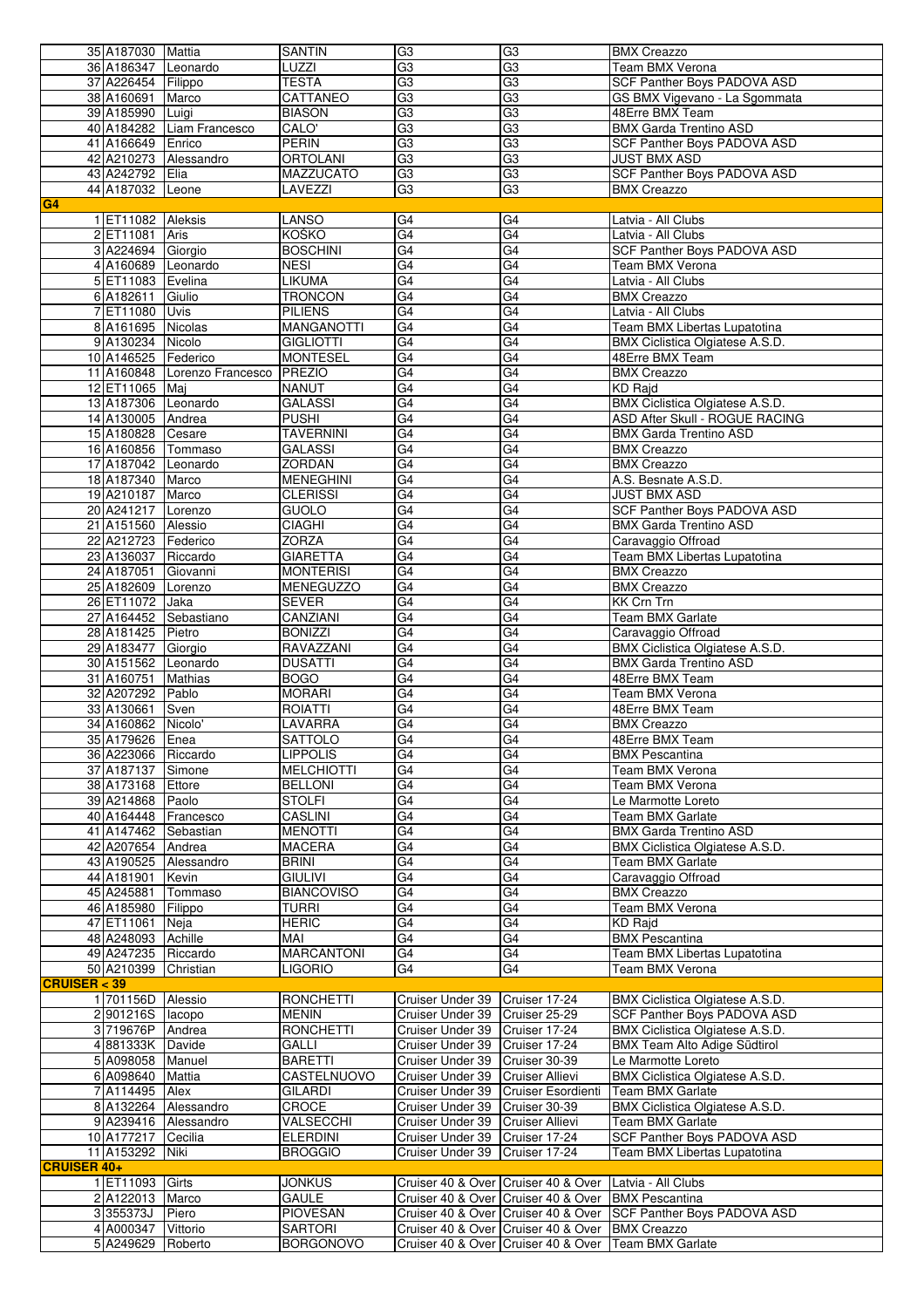|                | 6 A113321            | Flavio                    | CASTELNUOVO          |                |                                                         | Cruiser 40 & Over Cruiser 40 & Over   BMX Ciclistica Olgiatese A.S.D.  |
|----------------|----------------------|---------------------------|----------------------|----------------|---------------------------------------------------------|------------------------------------------------------------------------|
|                |                      |                           |                      |                |                                                         |                                                                        |
|                | 7 A136906 Samuel     |                           | <b>NORO</b>          |                | Cruiser 40 & Over Cruiser 40 & Over BMX Creazzo         |                                                                        |
|                | 8 A111482 Cristian   |                           | CARRARO              |                | Cruiser 40 & Over Cruiser 40 & Over BMX Creazzo         |                                                                        |
|                | 9 A226486 Matteo     |                           | <b>MORELLO</b>       |                |                                                         | Cruiser 40 & Over Cruiser 40 & Over SCF Panther Boys PADOVA ASD        |
|                |                      |                           |                      |                |                                                         |                                                                        |
|                | 10 A115991           | Oscar                     | TAMI                 |                | Cruiser 40 & Over Cruiser 40 & Over Team BMX Garlate    |                                                                        |
|                |                      | 11 A196108 Jean Marcello  | <b>DOS SANTOS</b>    |                | Cruiser 40 & Over Cruiser 40 & Over   Italy - All Clubs |                                                                        |
|                | 12 A198863 Giovanni  |                           | <b>GIANNETTI</b>     |                | Cruiser 40 & Over Cruiser 40 & Over JJUST BMX ASD       |                                                                        |
|                |                      |                           |                      |                |                                                         |                                                                        |
|                | 13 A029039 Lorenzo   |                           | <b>ROVELLI</b>       |                | Cruiser 40 & Over Cruiser 40 & Over Team BMX Garlate    |                                                                        |
|                | 14 A136942 Gino      |                           | CAODURO              |                | Cruiser 40 & Over Cruiser 40 & Over                     | <b>BMX</b> Creazzo                                                     |
|                |                      |                           |                      |                |                                                         |                                                                        |
|                | 15 796192R Matteo    |                           | CAPPELLARO           |                | Cruiser 40 & Over Cruiser 40 & Over Carisma Team        |                                                                        |
|                | 16 A245906 Matteo    |                           | <b>GASPARELLA</b>    |                | Cruiser 40 & Over Cruiser 40 & Over BMX Creazzo         |                                                                        |
|                |                      |                           |                      |                |                                                         |                                                                        |
|                |                      | 17 A187404 Alessandro     | <b>FREGUGLIA</b>     |                |                                                         | Cruiser 40 & Over Cruiser 40 & Over   BMX Team Alto Adige Südtirol     |
|                | 18 A163572 Marco     |                           | <b>GENNARI</b>       |                | Cruiser 40 & Over Cruiser 40 & Over                     | <b>BMX Creazzo</b>                                                     |
|                | 19 A201310 Enrico    |                           | CARDINALI            |                | Cruiser 40 & Over Cruiser 40 & Over                     | <b>JUST BMX ASD</b>                                                    |
|                |                      |                           |                      |                |                                                         |                                                                        |
|                | 20 A062284 Michele   |                           | <b>GUARIGLIA</b>     |                | Cruiser 40 & Over Cruiser 40 & Over                     | BMX Ciclistica Olgiatese A.S.D.                                        |
|                | 21 A148888           | Giuseppe                  | <b>DALLA VECCHIA</b> |                | Cruiser 40 & Over Cruiser 40 & Over                     | <b>SCF Panther Boys PADOVA ASD</b>                                     |
|                |                      |                           |                      |                |                                                         |                                                                        |
|                | 22 A245903 Andrea    |                           | <b>SANTIN</b>        |                | Cruiser 40 & Over Cruiser 40 & Over                     | <b>BMX Creazzo</b>                                                     |
|                | 23 ET11067           | Tomaž                     | <b>DERENCIN</b>      |                | Cruiser 40 & Over Cruiser 40 & Over KD Rajd             |                                                                        |
|                | 24 A136071           | Diego                     | <b>FUSARI</b>        |                |                                                         | Cruiser 40 & Over Cruiser 40 & Over   Team BMX Libertas Lupatotina     |
|                |                      |                           |                      |                |                                                         |                                                                        |
|                | 25 A136066 Luca      |                           | <b>BROGGIO</b>       |                |                                                         | Cruiser 40 & Over Cruiser 40 & Over Team BMX Libertas Lupatotina       |
|                | 26 A211151           | Roberta                   | <b>GOLIN</b>         |                | Cruiser 40 & Over Cruiser 40 & Over BMX Creazzo         |                                                                        |
|                |                      |                           |                      |                |                                                         | Cruiser 40 & Over   Cruiser 40 & Over   ASD After Skull - ROGUE RACING |
|                | 27 A240951           | Claudia                   | CASI                 |                |                                                         |                                                                        |
| G <sub>5</sub> |                      |                           |                      |                |                                                         |                                                                        |
|                | 1 ET11059 Dominik    |                           | RÁLIŠ                | G <sub>5</sub> | G <sub>5</sub>                                          | TJ BMX Pardubice                                                       |
|                |                      |                           |                      |                |                                                         |                                                                        |
|                | 2 A082185 Tommaso    |                           | RITARDATI            | G <sub>5</sub> | G <sub>5</sub>                                          | <b>BMX Creazzo</b>                                                     |
|                | 3 A086877   Tommaso  |                           | <b>BRAVI</b>         | G <sub>5</sub> | G <sub>5</sub>                                          | <b>Team BMX Garlate</b>                                                |
|                |                      |                           |                      |                |                                                         |                                                                        |
|                | 4 ET11076 Ramona     |                           | <b>BARE</b>          | G <sub>5</sub> | G <sub>5</sub>                                          | Latvia - All Clubs                                                     |
|                | 5 A076239 Liam       |                           | <b>TOMIZIOLI</b>     | G <sub>5</sub> | G <sub>5</sub>                                          | <b>BMX Pescantina</b>                                                  |
|                |                      |                           |                      | G <sub>5</sub> | G <sub>5</sub>                                          | Team BMX Verona                                                        |
|                | 6 A132506 Niccolo'   |                           | <b>SCOLARI</b>       |                |                                                         |                                                                        |
|                | 7 A108525 Enea       |                           | <b>BROGGIO</b>       | G5             | $\overline{G5}$                                         | Team BMX Libertas Lupatotina                                           |
|                | 8 ET11084 Renars     |                           | ŽELVIS               | G <sub>5</sub> | G <sub>5</sub>                                          | Latvia - All Clubs                                                     |
|                |                      |                           |                      |                |                                                         |                                                                        |
|                | 9 A092131 Edoardo    |                           | <b>DISARO'</b>       | G <sub>5</sub> | G <sub>5</sub>                                          | <b>SCF Panther Boys PADOVA ASD</b>                                     |
|                | 10 A093127 Tommaso   |                           | <b>ARTICO</b>        | G <sub>5</sub> | G5                                                      | <b>SCF Panther Boys PADOVA ASD</b>                                     |
|                |                      |                           |                      |                |                                                         |                                                                        |
|                | 11 A136426 Riccardo  |                           | MARAGNA              | G5             | G <sub>5</sub>                                          | <b>BMX Pescantina</b>                                                  |
|                | 12 A139193 Lorenzo   |                           | MAZZOLENI            | G <sub>5</sub> | G5                                                      | Team BMX Garlate                                                       |
|                | 13 A108538 Christian |                           | <b>LUCENTE</b>       | G <sub>5</sub> | G <sub>5</sub>                                          | <b>BMX Pescantina</b>                                                  |
|                |                      |                           |                      |                |                                                         |                                                                        |
|                | 14 ET10571           | Kirsten                   | <b>POLLINI</b>       | G <sub>5</sub> | G5                                                      | <b>BMX-Club Zetzwil</b>                                                |
|                | 15 A139904           | Matteo                    | RACCAGNI             | G <sub>5</sub> | G5                                                      | Team BMX Garlate                                                       |
|                |                      |                           |                      |                |                                                         |                                                                        |
|                | 16 A108536 Pietro    |                           | LONGO                | G <sub>5</sub> | G5                                                      | Team BMX Libertas Lupatotina                                           |
|                | 17 A206004           | Alessandro                | <b>TESTI</b>         | G <sub>5</sub> | G <sub>5</sub>                                          | A.S. Besnate A.S.D.                                                    |
|                |                      |                           | <b>MORETTO</b>       |                | $\overline{G5}$                                         |                                                                        |
|                | 18 A076249 Leonardo  |                           |                      | G <sub>5</sub> |                                                         | Team BMX Libertas Lupatotina                                           |
|                | 19 A227802 Simone    |                           | <b>MINGARDI</b>      | G <sub>5</sub> | G5                                                      | Caravaggio Offroad                                                     |
|                | 20 A082841 Lorenzo   |                           | <b>MUCELLI</b>       | G <sub>5</sub> | G5                                                      | BMX Ciclistica Olgiatese A.S.D.                                        |
|                |                      |                           |                      |                |                                                         |                                                                        |
|                | 21 A209060 Chiara    |                           | MATTEI               | G <sub>5</sub> | G5                                                      | <b>BMX Garda Trentino ASD</b>                                          |
|                | 22 A103130 David     |                           | <b>CUCCI</b>         | G5             | G <sub>5</sub>                                          | <b>BMX Team Alto Adige Südtirol</b>                                    |
|                |                      |                           | <b>CONTERNO</b>      | G <sub>5</sub> | $\overline{G5}$                                         |                                                                        |
|                | 23 A156142 Stefano   |                           |                      |                |                                                         | A.S. Besnate A.S.D.                                                    |
|                |                      | 24 A198855 Francesco      | <b>GIANNETTI</b>     | G5             | G <sub>5</sub>                                          | <b>JUST BMX ASD</b>                                                    |
|                | 25 A185982 Pietro    |                           | <b>MARCHI</b>        | G5             | $\overline{G5}$                                         | Team BMX Verona                                                        |
|                |                      |                           |                      |                |                                                         |                                                                        |
|                | 26 A163417 Nicolo'   |                           | DE VECCHI            | G <sub>5</sub> | $\overline{G5}$                                         | Team BMX Libertas Lupatotina                                           |
|                | 27 A154721 Leonardo  |                           | CANALE               | G <sub>5</sub> | G5                                                      | ASD After Skull - ROGUE RACING                                         |
|                |                      |                           |                      |                |                                                         |                                                                        |
|                | 28 A177221 Eduard    |                           | <b>APOSTOL</b>       | G <sub>5</sub> | G5                                                      | SCF Panther Boys PADOVA ASD                                            |
|                | 29 A242664 Riccardo  |                           | <b>ANTONA</b>        | G <sub>5</sub> | G <sub>5</sub>                                          | GS BMX Vigevano - La Sgommata                                          |
|                | 30 A139905 Stefano   |                           | <b>CRIPPA</b>        | G <sub>5</sub> | G <sub>5</sub>                                          | Team BMX Garlate                                                       |
|                |                      |                           |                      |                |                                                         |                                                                        |
|                | 31 A207742 Andrea    |                           | <b>BALLESTRASSE</b>  | G <sub>5</sub> | G <sub>5</sub>                                          | Team BMX Garlate                                                       |
|                | 32 A228459 Leonardo  |                           | <b>BETTELLA</b>      | G <sub>5</sub> | G <sub>5</sub>                                          | SCF Panther Boys PADOVA ASD                                            |
|                | 33 A208819 Achille   |                           | <b>MICHELOTTO</b>    | G <sub>5</sub> | G5                                                      | SCF Panther Boys PADOVA ASD                                            |
|                |                      |                           |                      |                |                                                         |                                                                        |
|                | 34 A208846 Mirko     |                           | <b>BERTONI</b>       | G <sub>5</sub> | G5                                                      | <b>BMX Garda Trentino ASD</b>                                          |
|                | 35 A213368 Tommaso   |                           | <b>MATTEAZZI</b>     | G <sub>5</sub> | G5                                                      | BMX Ciclistica Olgiatese A.S.D.                                        |
|                |                      |                           |                      | G5             | G5                                                      |                                                                        |
|                | 36 A215042 Matteo    |                           | <b>BOSSI</b>         |                |                                                         | A.S. Besnate A.S.D.                                                    |
|                | 37 A212561           | Chiara                    | <b>FRALLINA</b>      | G <sub>5</sub> | G <sub>5</sub>                                          | A.S. Besnate A.S.D.                                                    |
|                | 38 A247758 Gabriele  |                           | <b>MAULICINO</b>     | G <sub>5</sub> | G <sub>5</sub>                                          | <b>BMX Creazzo</b>                                                     |
|                |                      |                           |                      |                |                                                         |                                                                        |
|                | 39 A191029 Pietro    |                           | <b>TONIN</b>         | G <sub>5</sub> | G <sub>5</sub>                                          | SCF Panther Boys PADOVA ASD                                            |
|                |                      | 40 A248095 Francesco      | <b>ROSSI</b>         | G <sub>5</sub> | G <sub>5</sub>                                          | <b>BMX Pescantina</b>                                                  |
|                | 41 A210264 Simone    |                           | PATUMI               | G <sub>5</sub> | G <sub>5</sub>                                          | <b>JUST BMX ASD</b>                                                    |
|                |                      |                           |                      |                |                                                         |                                                                        |
|                |                      |                           | <b>MISURACA</b>      |                |                                                         |                                                                        |
|                | 42 A188882           | Filippo                   |                      | G <sub>5</sub> | G <sub>5</sub>                                          | Le Marmotte Loreto                                                     |
|                |                      |                           |                      |                |                                                         |                                                                        |
|                | 43 A243739 Lorenzo   |                           | <b>MALAFRONTE</b>    | G <sub>5</sub> | G5                                                      | Le Marmotte Loreto                                                     |
|                | 44 A186346 Andrea    |                           | VINCI                | G <sub>5</sub> | G5                                                      | Team BMX Verona                                                        |
|                |                      |                           |                      |                |                                                         |                                                                        |
|                |                      | 45 A192396 Olivia Lucilla | <b>FORMICA</b>       | G <sub>5</sub> | G5                                                      | <b>JUST BMX ASD</b>                                                    |
|                | 46 A227138 Edoardo   |                           | CAVIGLIANI           | G <sub>5</sub> | G5                                                      | GS BMX Vigevano - La Sgommata                                          |
| G <sub>6</sub> |                      |                           |                      |                |                                                         |                                                                        |
|                |                      |                           |                      |                |                                                         |                                                                        |
|                | 1 A073248 Matteo     |                           | MARIANI              | G <sub>6</sub> | G6                                                      | Maikun Factory Team ASD                                                |
|                | 2 ET11062 Jošt       |                           | LOŽAR                | G <sub>6</sub> | G <sub>6</sub>                                          | <b>KD Rajd</b>                                                         |
|                |                      |                           |                      |                |                                                         |                                                                        |
|                | 3 A156959 Martino    |                           | CASLINI              | G6             | G <sub>6</sub>                                          | Team BMX Garlate                                                       |
|                | 4 A107629 William    |                           | <b>GAULE</b>         | G <sub>6</sub> | G <sub>6</sub>                                          | <b>BMX</b> Pescantina                                                  |
|                |                      |                           |                      |                |                                                         |                                                                        |
|                | 5 ET11085   Rinalds  |                           | <b>BARIS</b>         | G <sub>6</sub> | G <sub>6</sub>                                          | Latvia - All Clubs                                                     |
|                | 6 A152482 Tommaso    |                           | CORTOSE              | G <sub>6</sub> | G6                                                      | BMX Ciclistica Olgiatese A.S.D.                                        |
|                | 7 A095607 Aronne     |                           | TAMI                 | G <sub>6</sub> | G6                                                      | Team BMX Garlate                                                       |
|                |                      |                           |                      |                |                                                         |                                                                        |
|                | 8 A129756 Andrea     |                           | <b>GAFFEO</b>        | G <sub>6</sub> | G6                                                      | A.S. Besnate A.S.D.                                                    |
|                | 9 A082258 Vittorio   |                           | SAMA                 | G <sub>6</sub> | G <sub>6</sub>                                          | Team BMX Verona                                                        |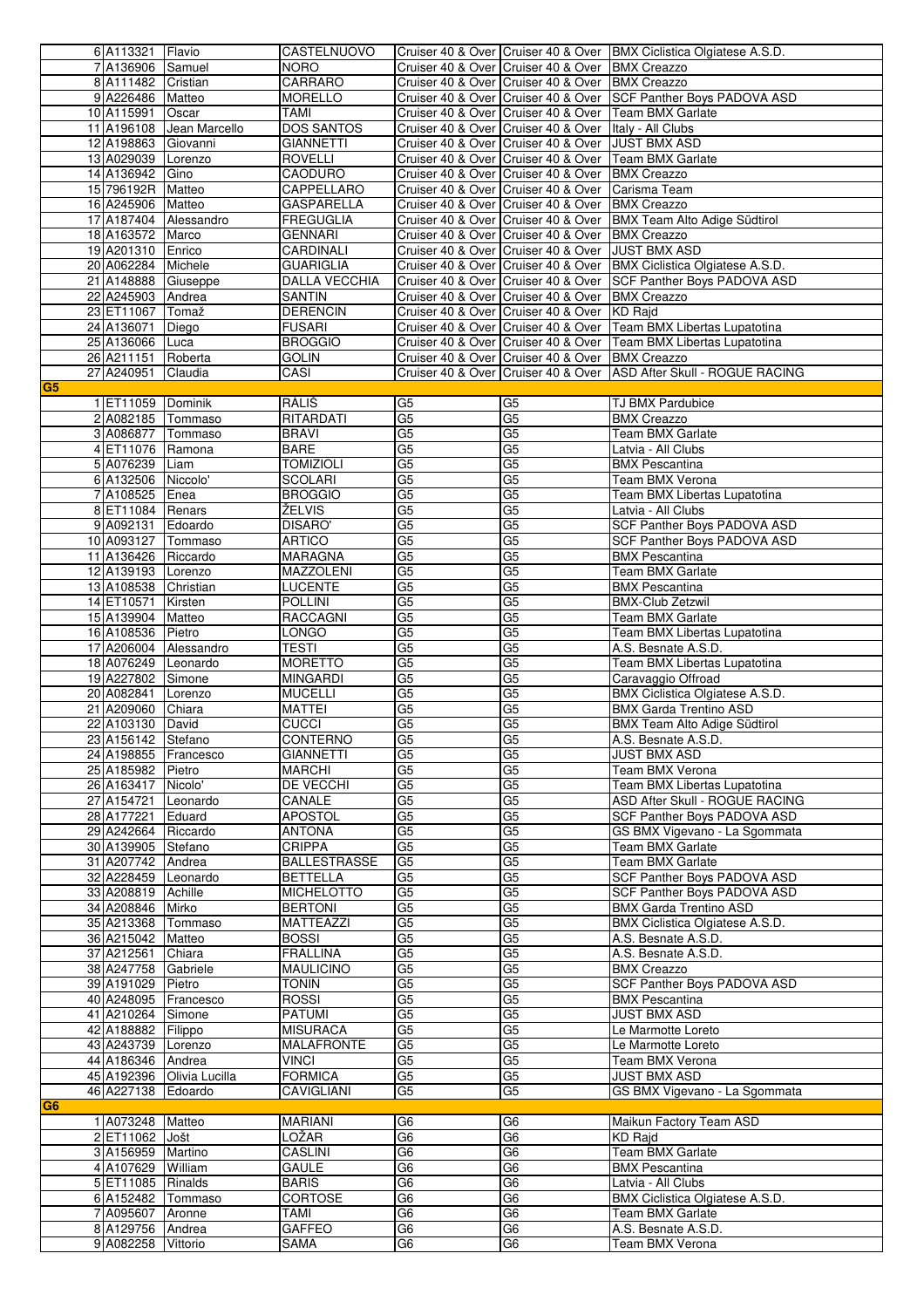|                   | 10 A237613   Federico |                            | QUARTERONI           | G6             | G <sub>6</sub>   |                                        |
|-------------------|-----------------------|----------------------------|----------------------|----------------|------------------|----------------------------------------|
|                   |                       |                            |                      |                |                  | Caravaggio Offroad                     |
|                   | 11 A162320 Riccardo   |                            | <b>BRIZZOLARI</b>    | G <sub>6</sub> | G <sub>6</sub>   | <b>BMX Pescantina</b>                  |
|                   | 12 ET11073 Tine       |                            | DOVŽAK               | G6             | G <sub>6</sub>   | KK Crn Trn                             |
|                   | 13 A102964 Tommaso    |                            | <b>TURETTA</b>       | G6             | G <sub>6</sub>   | <b>BMX Creazzo</b>                     |
|                   | 14 A153659 Jonathan   |                            | MADDALENA            | G <sub>6</sub> | G <sub>6</sub>   | A.S. Besnate A.S.D.                    |
|                   |                       |                            |                      |                |                  |                                        |
|                   | 15 A182601            | Tommaso                    | <b>GASPARELLA</b>    | G <sub>6</sub> | G <sub>6</sub>   | <b>BMX Creazzo</b>                     |
|                   | 16 A102862 Rayan      |                            | <b>MAGOSSO</b>       | G <sub>6</sub> | G <sub>6</sub>   | <b>Team BMX Verona</b>                 |
|                   | 17 A103103 Andrea     |                            | PELIZZARI            | G <sub>6</sub> | G <sub>6</sub>   | <b>BMX Creazzo</b>                     |
|                   | 18 ET11077 Melanija   |                            | <b>CUDARE</b>        | G <sub>6</sub> | G <sub>6</sub>   | Latvia - All Clubs                     |
|                   |                       |                            |                      |                |                  |                                        |
|                   | 19 A201096 Nicola     |                            | <b>MARZARI</b>       | G <sub>6</sub> | G <sub>6</sub>   | <b>BMX Pescantina</b>                  |
|                   | 20 A161884 Mattia     |                            | <b>MANTOVANI</b>     | G6             | G <sub>6</sub>   | Team BMX Libertas Lupatotina           |
|                   | 21 A108532 Leonardo   |                            | <b>FRANCHINI</b>     | G6             | G6               | Team BMX Libertas Lupatotina           |
|                   | 22 ET11086 Renars     |                            | <b>ROGA</b>          | G <sub>6</sub> | G6               | Latvia - All Clubs                     |
|                   |                       |                            | <b>DE VITTOR</b>     | G <sub>6</sub> | G <sub>6</sub>   | 48Erre BMX Team                        |
|                   | 23 A160115 Leonaro    |                            |                      |                |                  |                                        |
|                   | 24 A065462 Leonardo   |                            | <b>PIZZINI</b>       | G6             | G <sub>6</sub>   | <b>BMX Pescantina</b>                  |
|                   | 25 A214554 Riccardo   |                            | LAVARINI             | G <sub>6</sub> | G6               | <b>BMX Pescantina</b>                  |
|                   | 26 ET11087 Rihards    |                            | <b>ROGA</b>          | G <sub>6</sub> | G <sub>6</sub>   | Latvia - All Clubs                     |
|                   | 27 A065376 Paolo      |                            | <b>PELI</b>          | G <sub>6</sub> | G <sub>6</sub>   | <b>Team BMX Verona</b>                 |
|                   |                       |                            |                      |                |                  |                                        |
|                   | 28 A070077 Emanuele   |                            | <b>D'URSO</b>        | G6             | G6               | 48Erre BMX Team                        |
|                   | 29 A211155 Lorenzo    |                            | <b>NICOLIN</b>       | G6             | G <sub>6</sub>   | <b>BMX Creazzo</b>                     |
|                   | 30 A177722 Mattia     |                            | <b>RIVA</b>          | G <sub>6</sub> | G <sub>6</sub>   | SCF Panther Boys PADOVA ASD            |
|                   |                       | 31 A124066 Valentino Denis | <b>CUDINI</b>        | G6             | G <sub>6</sub>   | 48Erre BMX Team                        |
|                   |                       |                            |                      |                |                  |                                        |
|                   | 32 A139903 Pietro     |                            | <b>ALBERTON</b>      | G <sub>6</sub> | G <sub>6</sub>   | <b>Team BMX Garlate</b>                |
|                   | 33 A147327            | Giacomo                    | <b>ZANGANI</b>       | G <sub>6</sub> | G6               | Team BMX Garlate                       |
|                   | 34 A211872 Riccardo   |                            | <b>CORNAGGIA</b>     | G <sub>6</sub> | G <sub>6</sub>   | Team BMX Garlate                       |
|                   | 35 A247210 Federico   |                            | <b>BAMPA</b>         | G <sub>6</sub> | G <sub>6</sub>   | Team BMX Libertas Lupatotina           |
|                   |                       |                            |                      |                |                  |                                        |
|                   |                       | 36 A223060 Giovanni Silvio | <b>GREPPI</b>        | G <sub>6</sub> | G <sub>6</sub>   | <b>BMX Pescantina</b>                  |
|                   | 37 A217188            | Joey                       | <b>MINISSALE</b>     | G6             | G <sub>6</sub>   | Team BMX Verona                        |
|                   | 38 A248089 Cristian   |                            | <b>BRUNO</b>         | G <sub>6</sub> | G <sub>6</sub>   | <b>BMX Pescantina</b>                  |
|                   |                       | 39 A223058 Alessandro      | <b>FEDRIGO</b>       | G <sub>6</sub> | G <sub>6</sub>   | <b>BMX Pescantina</b>                  |
|                   |                       |                            |                      | G6             | G6               |                                        |
|                   | 40 A132914            | Giacomo                    | <b>VESCHINI</b>      |                |                  | JUST BMX ASD                           |
|                   | 41 A169099   Ivan     |                            | <b>RACCIOPOLI</b>    | G <sub>6</sub> | G <sub>6</sub>   | Caravaggio Offroad                     |
|                   | 42 A247232 Elia       |                            | CASTELLANI           | G <sub>6</sub> | G <sub>6</sub>   | Team BMX Libertas Lupatotina           |
|                   | 43 A249027 Pietro     |                            | <b>TORELLI</b>       | G <sub>6</sub> | G <sub>6</sub>   | <b>JUST BMX ASD</b>                    |
|                   | 44 A121140 Filippo    |                            | CAMICIOTTOLI         | G6             | G <sub>6</sub>   | GS Olimpia Valdarnese                  |
|                   |                       |                            |                      |                |                  |                                        |
|                   | 45 A187048 Riccardo   |                            | <b>FERRARI</b>       | G <sub>6</sub> | G <sub>6</sub>   | <b>BMX Creazzo</b>                     |
| <b>ESORDIENTI</b> |                       |                            |                      |                |                  |                                        |
|                   | 1 A010503 Alex        |                            | CHIANDETTI           | Esordienti     | Esordienti       | 48Erre BMX Team                        |
|                   | 2 A080148 Andrea      |                            | CAVALLIN             | Esordienti     | Esordienti       | BMX Ciclistica Olgiatese A.S.D.        |
|                   | 3 ET11088 Rihards     |                            | <b>HELMANIS</b>      | Esordienti     | Esordienti       | Latvia - All Clubs                     |
|                   |                       |                            |                      |                |                  |                                        |
|                   |                       |                            |                      |                |                  |                                        |
|                   | 4 ET11063 Mak         |                            | <b>BREZNIK FALK</b>  | Esordienti     | Esordienti       | <b>KD Rajd</b>                         |
|                   | 5 A068054 Matteo      |                            | <b>ZULLATO</b>       | Esordienti     | Esordienti       | SCF Panther Boys PADOVA ASD            |
|                   |                       |                            |                      |                |                  | Team BMX Verona                        |
|                   | 6 A046792 Elia        |                            | <b>ZOCCA</b>         | Esordienti     | Esordienti       |                                        |
|                   | 7 A046882 Filippo     |                            | <b>CUSUMANO</b>      | Esordienti     | Esordienti       | Caravaggio Offroad                     |
|                   | 8 A036979 Mattia      |                            | <b>COLOMBO</b>       | Esordienti     | Esordienti       | A.S. Besnate A.S.D.                    |
|                   | 9 ET11089 Kristians   |                            | <b>ANDERSONS</b>     | Esordienti     | Esordienti       | Latvia - All Clubs                     |
|                   | 10 A041776 Matteo     |                            | <b>FERRARI</b>       | Esordienti     | Esordienti       | Team BMX Verona                        |
|                   |                       |                            |                      |                |                  |                                        |
|                   | 11 A013581 Marco      |                            | <b>DEL TONGO</b>     | Esordienti     | Esordienti       | <b>BMX Creazzo</b>                     |
|                   |                       | 12 A010130 Giovanni Maria  | CAIROLI              | Esordienti     | Esordienti       | BMX Ciclistica Olgiatese A.S.D.        |
|                   | 13 A136009 Elia       |                            | <b>SALONIA</b>       | Esordienti     | Esordienti       | Team BMX Libertas Lupatotina           |
|                   | 14 A064889 Mirco      |                            | <b>CROCE</b>         | Esordienti     | Esordienti       | BMX Ciclistica Olgiatese A.S.D.        |
|                   |                       |                            |                      | Esordienti     | Esordienti       |                                        |
|                   | 15 999431L   Federico |                            | CORBANI              |                |                  | A.S. Besnate A.S.D.                    |
|                   | 16 A102939 Michele    |                            | LENA                 | Esordienti     | Esordienti       | 48Erre BMX Team                        |
|                   | 17 A070137 Natan      |                            | <b>SANDRINI</b>      | Esordienti     | Esordienti       | ASD After Skull - ROGUE RACING         |
|                   | 18 A020508 Manuel     |                            | <b>TROMBETTA</b>     | Esordienti     | Esordienti       | <b>BMX Ciclistica Olgiatese A.S.D.</b> |
|                   | 19 ET11070 Nik        |                            | <b>PREK</b>          | Esordienti     | Esordienti       | <b>KK Crn Trn</b>                      |
|                   |                       |                            |                      |                |                  | <b>JUST BMX ASD</b>                    |
|                   | 20 A094701 Simone     |                            | <b>MASTRIFORTI</b>   | Esordienti     | Esordienti       |                                        |
|                   | 21 A073412 Sebastian  |                            | CENSI                | Esordienti     | Esordienti       | <b>BMX Creazzo</b>                     |
|                   | 22 A204268 Rocco      |                            | D'AMBROSIO           | Esordienti     | Esordienti       | ASD After Skull - ROGUE RACING         |
|                   | 23 A046872 Leonardo   |                            | CARRARO              | Esordienti     | Esordienti       | <b>BMX Creazzo</b>                     |
|                   |                       |                            | <b>GUARIGLIA</b>     | Esordienti     | Esordienti       | BMX Ciclistica Olgiatese A.S.D.        |
|                   | 24 A019249 Nicolo     |                            |                      |                |                  |                                        |
|                   | 25 A114495            | Alex                       | <b>GILARDI</b>       | Esordienti     | Esordienti       | <b>Team BMX Garlate</b>                |
|                   | 26 A054510 Daniele    |                            | BIFFI                | Esordienti     | Esordienti       | <b>Team BMX Garlate</b>                |
|                   | 27 A046853            | Vittorio                   | <b>MORBIN</b>        | Esordienti     | Esordienti       | <b>BMX Creazzo</b>                     |
|                   | 28 ET10572 Nathan     |                            | <b>POLLINI</b>       | Esordienti     | Esordienti       | <b>BMX-Club Zetzwil</b>                |
|                   |                       |                            |                      |                |                  |                                        |
|                   | 29 A056669            | Lorenzo                    | MATTEI               | Esordienti     | Esordienti       | <b>BMX Garda Trentino ASD</b>          |
|                   | 30 A073371            | Alberto                    | RITARDATI            | Esordienti     | Esordienti       | <b>BMX Creazzo</b>                     |
|                   | 31 A033155 Gabriele   |                            | <b>BERTAGNOLI</b>    | Esordienti     | Esordienti       | <b>BMX Pescantina</b>                  |
|                   | 32 A160486 Andrea     |                            | <b>MARCHESINI</b>    | Esordienti     | Esordienti       | Team BMX Verona                        |
|                   |                       |                            |                      | Esordienti     |                  |                                        |
|                   | 33 A092138 Damiano    |                            | <b>MANNUCCI</b>      |                | Esordienti       | SCF Panther Boys PADOVA ASD            |
|                   | 34 A046830 Michele    |                            | <b>FABRIS</b>        | Esordienti     | Esordienti       | <b>BMX Creazzo</b>                     |
|                   | 35 A181061 Loris      |                            | <b>BARBENO</b>       | Esordienti     | Esordienti       | Caravaggio Offroad                     |
|                   | 36 A132513 Nicolo'    |                            | <b>PUGGIA</b>        | Esordienti     | Esordienti       | Team BMX Verona                        |
|                   | 37 A146156 Valentino  |                            | <b>MONTESEL</b>      | Esordienti     | Esordienti       | 48Erre BMX Team                        |
|                   |                       |                            |                      |                |                  |                                        |
|                   | 38 ET11102 Mila       |                            | <b>LAMPIC</b>        | Esordienti     | Donne Esordienti | KD Rajd                                |
|                   | 39 A073599 Leonardo   |                            | <b>CAODURO</b>       | Esordienti     | Esordienti       | <b>BMX Creazzo</b>                     |
|                   | 40 A095543 Malco      |                            | <b>DALLA VECCHIA</b> | Esordienti     | Esordienti       | SCF Panther Boys PADOVA ASD            |
|                   | 41 A018806 Thomas     |                            | <b>FRANZOI</b>       | Esordienti     | Esordienti       | <b>BMX Team Alto Adige Südtirol</b>    |
|                   | 42 A165077 William    |                            | <b>TORTORA</b>       | Esordienti     | Esordienti       | <b>BMX Pescantina</b>                  |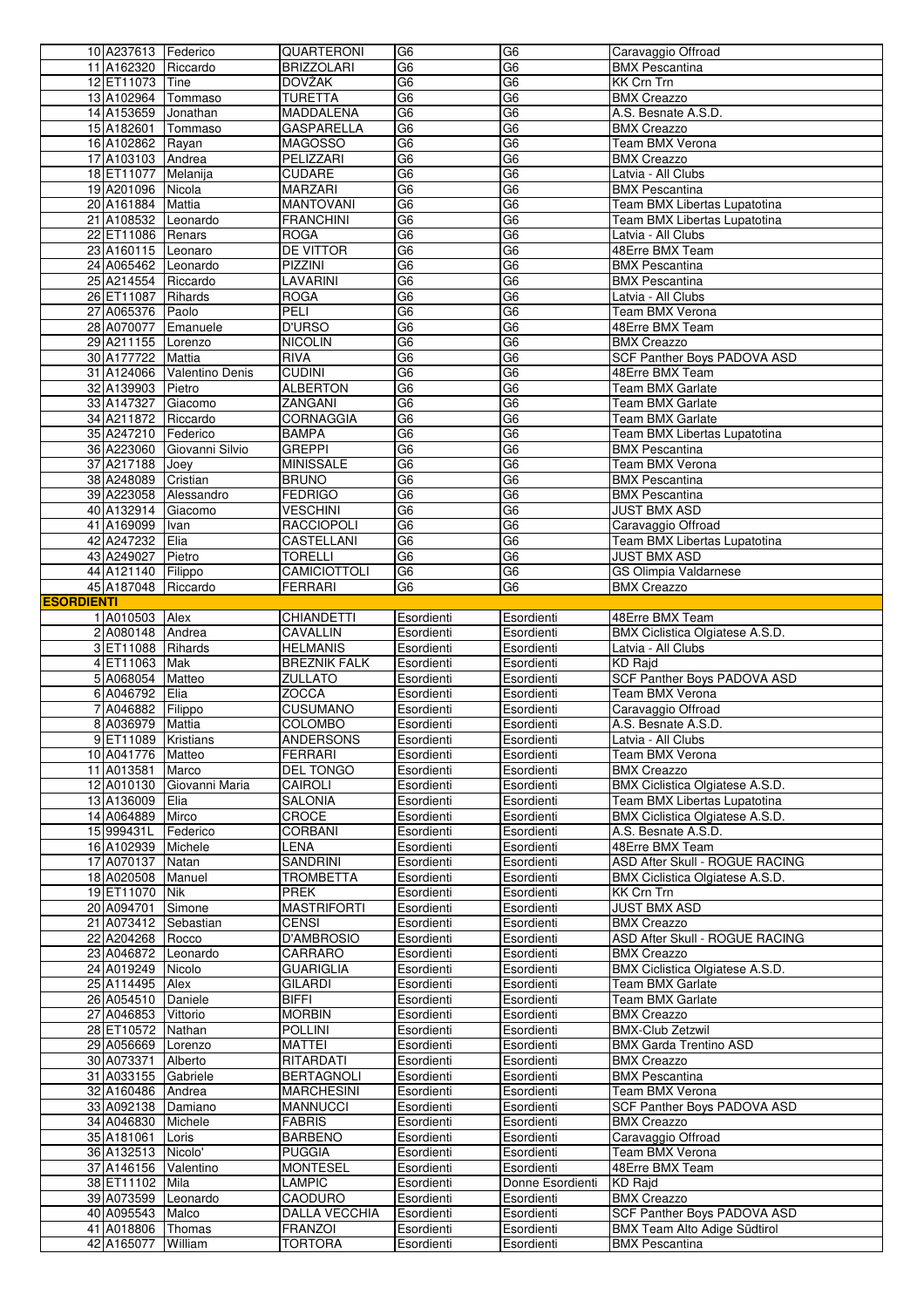|                |                      |                       | CATTANEO           | Esordienti     | Esordienti       | <b>Team BMX Garlate</b>             |
|----------------|----------------------|-----------------------|--------------------|----------------|------------------|-------------------------------------|
|                | 43 A047993 Davide    |                       |                    |                |                  |                                     |
|                | 44 A187025 Andrea    |                       | <b>SCHIESARO</b>   | Esordienti     | Esordienti       | <b>BMX Creazzo</b>                  |
|                | 45 A102884 Alberto   |                       | <b>MARINELLO</b>   | Esordienti     | Esordienti       | Team BMX Verona                     |
|                | 46 A165073 Mattia    |                       | CAMPEDELLI         | Esordienti     | Esordienti       | <b>BMX Pescantina</b>               |
|                | 47 A072910 Daniil    |                       | <b>GAZZIOLA</b>    | Esordienti     | Esordienti       | 48Erre BMX Team                     |
|                |                      |                       |                    |                |                  |                                     |
|                | 48 A180539           | Dario                 | DE PAOLI           | Esordienti     | Esordienti       | GS BMX Vigevano - La Sgommata       |
|                | 49 A073320 Leonardo  |                       | <b>MAGRIN</b>      | Esordienti     | Esordienti       | <b>BMX Creazzo</b>                  |
|                | 50 ET11071           | Lenart                | <b>SEVER</b>       | Esordienti     | Esordienti       | <b>KK Crn Trn</b>                   |
|                | 51 A132511           | Marcello              | <b>FERRARESE</b>   | Esordienti     | Esordienti       | Team BMX Verona                     |
|                |                      |                       |                    |                |                  |                                     |
|                | 52 A041521           | Davide                | <b>RECCHIA</b>     | Esordienti     | Esordienti       | Team BMX Libertas Lupatotina        |
|                | 53 A130662           | Chris                 | <b>ROIATTI</b>     | Esordienti     | Esordienti       | 48Erre BMX Team                     |
|                | 54 A187251           | Davide                | <b>BASCIANO</b>    | Esordienti     | Esordienti       | GS BMX Vigevano - La Sgommata       |
|                | 55 A226453           | Kristian              | PITTARELLO         | Esordienti     | Esordienti       | SCF Panther Boys PADOVA ASD         |
|                |                      |                       |                    |                |                  |                                     |
|                | 56 A093126           | Nicola                | <b>FORZAN</b>      | Esordienti     | Esordienti       | SCF Panther Boys PADOVA ASD         |
|                | 57 A108542           | Cesare                | PATUZZO            | Esordienti     | Esordienti       | Team BMX Libertas Lupatotina        |
|                | 58 A102860 Gregorio  |                       | <b>MOIOLA</b>      | Esordienti     | Esordienti       | <b>BMX Pescantina</b>               |
|                | 59 A213520           | Pietro Antonio        | DI LIBERTO         | Esordienti     | Esordienti       | <b>BMX Creazzo</b>                  |
|                | 60 A207652 Ercole    |                       | <b>COMPAGNONI</b>  | Esordienti     | Esordienti       | BMX Ciclistica Olgiatese A.S.D.     |
|                |                      |                       |                    |                |                  |                                     |
|                | 61 A247201           | Leonardo              | CALOI              | Esordienti     | Esordienti       | Team BMX Libertas Lupatotina        |
|                | 62 A233496 Vittorio  |                       | PERINI             | Esordienti     | Esordienti       | <b>BMX Pescantina</b>               |
|                | 63 A181426 Giovanni  |                       | <b>BONIZZI</b>     | Esordienti     | Esordienti       | Caravaggio Offroad                  |
|                | 64 A209064 Martina   |                       | <b>BAROCELLI</b>   | Esordienti     | Donne Esordienti | <b>Team BMX Garlate</b>             |
|                |                      |                       |                    |                |                  |                                     |
|                | 65 A175294 Emanuele  |                       | <b>SALVALAJO</b>   | Esordienti     | Esordienti       | A.S. Besnate A.S.D.                 |
|                | 66 A174847           | Giorgio               | VALSECCHI          | Esordienti     | Esordienti       | Team BMX Garlate                    |
|                | 67 A207655 Davide    |                       | <b>MACERA</b>      | Esordienti     | Esordienti       | BMX Ciclistica Olgiatese A.S.D.     |
|                | 68 A239631           | Elisa                 | <b>MAGNI</b>       | Esordienti     | Donne Esordienti | <b>Team BMX Garlate</b>             |
|                |                      |                       |                    |                |                  |                                     |
| <b>ALLIEVI</b> |                      |                       |                    |                |                  |                                     |
|                | 1999158A             | Lorenzo               | <b>FENDONI</b>     | Allievi        | <b>Allievi</b>   | BMX Ciclistica Olgiatese A.S.D.     |
|                |                      | 2 A007895 Alessandro  | <b>BIELLI</b>      | Allievi        | Allievi          | BMX Ciclistica Olgiatese A.S.D.     |
|                | 3 A010260 Filippo    |                       | <b>FABRIS</b>      | Allievi        | Allievi          | <b>BMX Creazzo</b>                  |
|                |                      |                       |                    |                |                  |                                     |
|                | 4 A009887 Mattia     |                       | <b>GRIGOLETTO</b>  | <b>Allievi</b> | Allievi          | SCF Panther Boys PADOVA ASD         |
|                | 5 810456T Thomas     |                       | LIGABO'            | Allievi        | Allievi          | Team BMX Libertas Lupatotina        |
|                | 6 A072347            | Sebastian             | <b>BRIOSI</b>      | Allievi        | Allievi          | <b>BMX Garda Trentino ASD</b>       |
|                | 7 ET11069 Tim        |                       | <b>ROVTAR</b>      | Allievi        | Allievi          | <b>KK Crn Trn</b>                   |
|                |                      |                       |                    |                |                  |                                     |
|                | 8 A008012 Federico   |                       | <b>PASA</b>        | Allievi        | Allievi          | Maikun Factory Team ASD             |
|                | 9 A062268 Matteo     |                       | <b>BRAVI</b>       | Allievi        | Allievi          | Team BMX Garlate                    |
|                | 10 A080147 Thomas    |                       | CATTANEO           | Allievi        | Allievi          | BMX Ciclistica Olgiatese A.S.D.     |
|                | 11 970740T           | Elia                  | PELIZZA            | Allievi        | Allievi          | <b>BMX Creazzo</b>                  |
|                | 12 A006702 Filippo   |                       |                    | Allievi        | Allievi          | <b>BMX Garda Trentino ASD</b>       |
|                |                      |                       | SERGIACOMI         |                |                  |                                     |
|                |                      |                       |                    |                |                  |                                     |
|                | 13 A010335           | Filippo               | <b>MOHAMED ALI</b> | Allievi        | Allievi          | <b>BMX Creazzo</b>                  |
|                | 14 A000884           | Giulio                | <b>SEMPERBONI</b>  | Allievi        | Allievi          | Team BMX Libertas Lupatotina        |
|                |                      |                       |                    |                |                  |                                     |
|                | 15 835234R Marco     |                       | CANOVA             | Allievi        | Allievi          | <b>BMX Creazzo</b>                  |
|                | 16 A158577   Ivan    |                       | <b>CHIAPPO</b>     | Allievi        | Allievi          | 48Erre BMX Team                     |
|                | 17 A107630           | Francesco             | RIGHETTI           | Allievi        | Allievi          | <b>BMX Pescantina</b>               |
|                |                      |                       | <b>DERIU</b>       | Allievi        | Allievi          | <b>BMX Team Alto Adige Südtirol</b> |
|                | 18 A033263 Alex      |                       |                    |                |                  |                                     |
|                | 19 A068733 Nicola    |                       | <b>NICOLACI</b>    | Allievi        | Allievi          | <b>BMX Garda Trentino ASD</b>       |
|                | 20 ET11092 Rainers   |                       | <b>PUJINŠ</b>      | Allievi        | Allievi          | Latvia - All Clubs                  |
|                | 21 A017518 Manuel    |                       | <b>BIANCHI</b>     | Allievi        | Allievi          | <b>BMX Pescantina</b>               |
|                | 22 807455U Luca      |                       | <b>AGAZZI</b>      | Allievi        | Allievi          | Team BMX Libertas Lupatotina        |
|                |                      |                       |                    |                |                  |                                     |
|                | 23 814613Q Lorenzo   |                       | D'URSO             | Allievi        | Allievi          | 48Erre BMX Team                     |
|                | 24 A073361           | Luigi                 | <b>VICENTINI</b>   | Allievi        | Allievi          | Team BMX Verona                     |
|                | 25 A099174 Crhistian |                       | <b>BRUSADELLI</b>  | Allievi        | Allievi          | BMX Ciclistica Olgiatese A.S.D.     |
|                | 26 A186182           | Francesco             | <b>DEL PAPA</b>    | Allievi        | Allievi          | <b>BMX Creazzo</b>                  |
|                |                      | Riccardo              |                    | Allievi        | Allievi          |                                     |
|                | 27 A073583           |                       | <b>BULGHERONI</b>  |                |                  | BMX Ciclistica Olgiatese A.S.D.     |
|                | 28 A183431           | Riccardo              | <b>CORTOSE</b>     | Allievi        | Allievi          | BMX Ciclistica Olgiatese A.S.D.     |
|                | 29 A031821           | Ruben                 | <b>GALLINA</b>     | Allievi        | Allievi          | SCF Panther Boys PADOVA ASD         |
|                |                      | 30 A177222 Alessandro | <b>POZZA</b>       | Allievi        | Allievi          | SCF Panther Boys PADOVA ASD         |
|                | 31 A092134 Tommaso   |                       | <b>MARINI</b>      | Allievi        | Allievi          | SCF Panther Boys PADOVA ASD         |
|                |                      |                       |                    | Allievi        |                  |                                     |
|                |                      | 32 A046844 Alessandro | <b>CESCATO</b>     |                | Allievi          | <b>BMX Creazzo</b>                  |
|                | 33 794205C Jacopo    |                       | <b>MIDALI</b>      | Allievi        | Allievi          | Caravaggio Offroad                  |
|                | 34 A041520 Zeno      |                       | <b>TEDIOLI</b>     | Allievi        | Allievi          | Team BMX Verona                     |
|                | 35 A015895           | Leonardo              | <b>FIORINI</b>     | Allievi        | Allievi          | <b>BMX Pescantina</b>               |
|                |                      | Valerio               | CRAVA              | Allievi        | Allievi          | GS BMX Vigevano - La Sgommata       |
|                | 36 A160693           |                       |                    |                |                  |                                     |
|                | 37 A073251           | Ettore                | CERANTOLA          | Allievi        | Allievi          | <b>BMX Creazzo</b>                  |
|                | 38 A006718           | Alessio               | <b>FUSARI</b>      | Allievi        | Allievi          | Team BMX Libertas Lupatotina        |
|                | 39 810037J           | Tommaso               | <b>MURARI</b>      | Allievi        | Allievi          | <b>BMX Pescantina</b>               |
|                | 40 ET11264           | Filip                 | <b>DERENCIN</b>    | Allievi        | Allievi          | KD Rajd                             |
|                |                      |                       |                    |                |                  |                                     |
|                | 41 A025557           | Federico              | <b>BOCIAN</b>      | Allievi        | Allievi          | <b>BMX Garda Trentino ASD</b>       |
|                | 42 A070598           | Davide                | <b>BURNELLI</b>    | Allievi        | Allievi          | JUST BMX ASD                        |
|                | 43 A243612           | Levi                  | RIGO               | Allievi        | Allievi          | Team BMX Verona                     |
|                | 44 A099749 Mattia    |                       | SANVIDO            | Allievi        | Allievi          | <b>BMX Creazzo</b>                  |
|                |                      |                       |                    |                |                  |                                     |
|                | 45 A164791           | Nievo                 | <b>BONAFINI</b>    | Allievi        | Allievi          | <b>BMX Pescantina</b>               |
|                | 46 A095631           | Simone                | <b>ALTIERI</b>     | Allievi        | Allievi          | BMX Team Alto Adige Südtirol        |
|                | 47 A138262 Leonardo  |                       | <b>SCARPA</b>      | Allievi        | Allievi          | <b>Team BMX Garlate</b>             |
|                |                      |                       | <b>DIPRIMA</b>     | Allievi        | Allievi          | <b>BMX Team Alto Adige Südtirol</b> |
|                | 48 A037424 Matteo    |                       |                    |                |                  |                                     |
|                | 49 ET11090           | Everts                | <b>MEIJERS</b>     | Allievi        | Allievi          | Latvia - All Clubs                  |
|                | 50 A041595           | Lorenzo               | <b>FRATTON</b>     | Allievi        | Allievi          | Team BMX Verona                     |
|                | 51 ET11091           | Artis                 | <b>LAZDINS</b>     | Allievi        | Allievi          | Latvia - All Clubs                  |
|                | 52 A010434 Niccolo'  |                       | <b>CIPRIANI</b>    | Allievi        | Allievi          | Team BMX Libertas Lupatotina        |